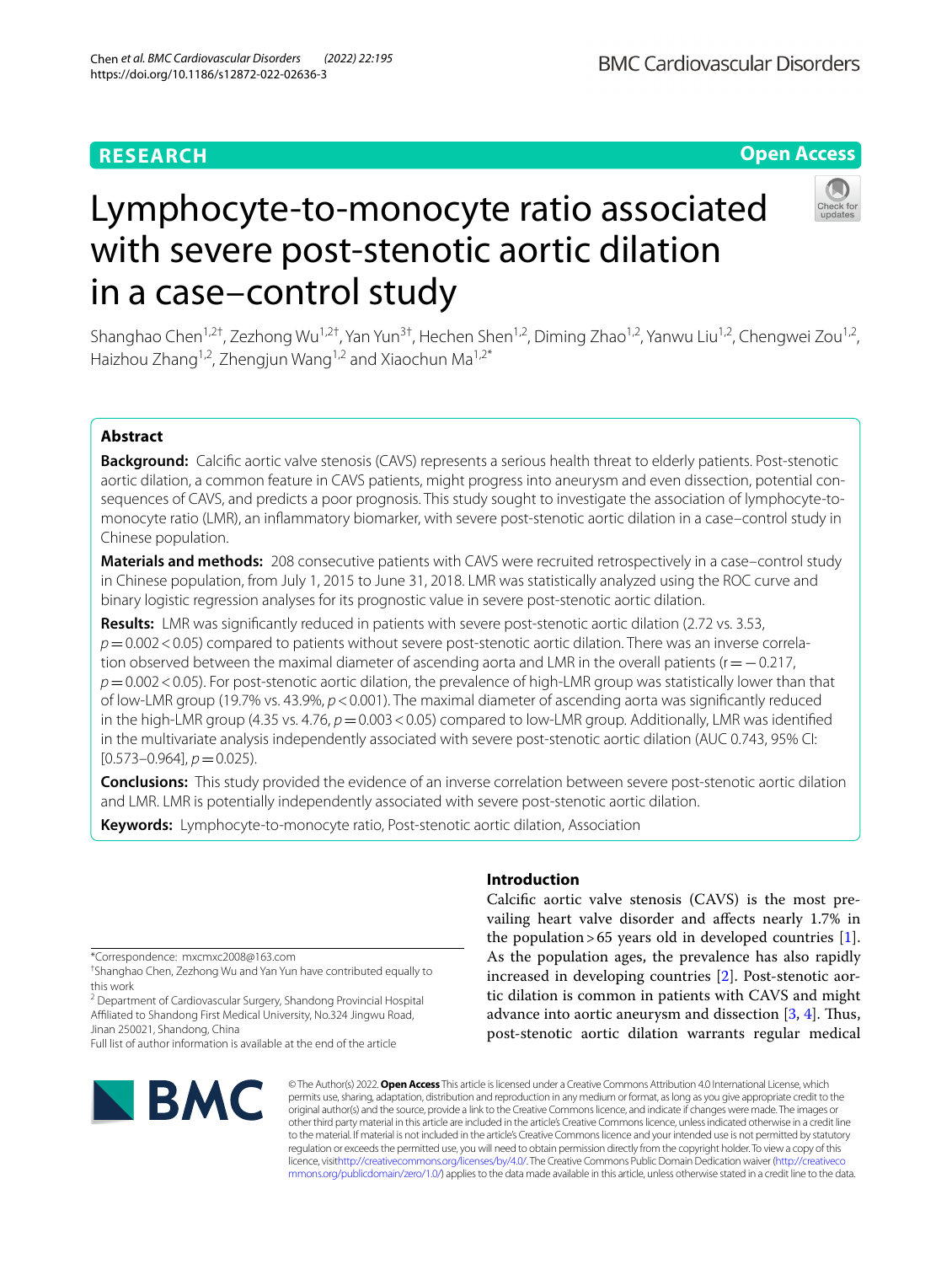monitoring to prevent dissection or rupture. In the management of patients with CAVS, it is necessary to decipher additional risk for post-stenotic aortic dilation, in an attempt to optimize the assessment of dilation progression, and clinical decision-making of a combined aorta replacement surgery. However, current data are scarce regarding the determinants and predictors of post-stenotic aortic dilation.

The pathophysiology of post-stenotic aortic dilation remains largely undetermined. Current evidence supported that this entity of aortic dilation might be due to the unfavorable haemodynamic conditions downstream of stenotic valves, or due to the valve anatomy (BAV and tricuspid aortic valve [TAV]) as well as the intrinsic pathology of aorta [\[5](#page-7-4)]. Given a pivotal role of infammation widely recognized in the pathogenesis of CAVS, infammation might also be linked with the development of post-stenotic aortic dilation. Of note, several infammatory diseases as well as infammatory biomarkers have been correlated with aortic dilatation, suggesting the effects of systemic and localized inflammation on the pathophysiology [\[6](#page-7-5)[–9](#page-7-6)].

Lymphocyte-to-monocyte ratio (LMR) is an infammatory biomarker calculated from peripheral blood count of lymphocytes and monocyte/macrophages. It has recently been associated with severity of coronary artery disease and prognosis following coronary artery bypass graft and percutaneous coronary intervention [\[10](#page-7-7)[–12](#page-7-8)]. Besides, LMR has also been linked with the severity of rheumatic mitral valve stenosis, death prediction in heart failure and survival after endovascular repair of abdominal aortic aneurysms [[13–](#page-7-9)[15](#page-7-10)]. Here we hypothesized that LMR might function as a predictive indicator of severe poststenotic aortic dilation and aimed to confrm this hypothesis in a case–control study in Chinese population.

#### **Material and methods Participants and study design**

This study was a single-center retrospective case-control study. It was approved by the Ethics Committee of Shandong Provincial Hospital affiliated to Shandong First Medical University and Shandong University and the approval code for this study is NSFC2018-002. Due to its retrospective design, the written informed consents had to be waived. The study was performed in accordance with the Good Clinical Practice (GCP) and principles of the Declaration of Helsinki [[16](#page-7-11)]. 208 patients were consecutively included in the study from the hospital above-mentioned, from July 1, 2015 to June 31, 2018. The time interval of this study was based on its funding which spanned roughly a similar period. All the included patients met the following criteria: (1) older than 18 years; (2) having a clear diagnosis of CAVS based on the criteria by the American College of Cardiology (ACC) and the American Heart Association (AHA). The subjects were excluded due to the following exclusion criteria: (1) the presence of rheumatic aortic valve stenosis or insufficiency, severe stenosis or insufficiency of mitral or tricuspid valves, endocarditis, coronary artery disease, atrial fbrillation, autoimmune diseases, malignancies and renal, hepatic or hematologic disorders; (2) suspicious fndings of genetic tests or physical exam and family history suggesting a connective tissue disease; (3) whose related data were not sufficient. All conditions have been excluded that possibly afect these cell lines, especially the lymphocytes and monocytes. HIV infection has been excluded because all patients have been tested negative and corticosteroid administration has been similar between the two groups (Table [1\)](#page-2-0). Although lymphopenia due to viral infections was hard to be excluded, no record of possible symptoms or administration of anti-viral drugs has been found. The recruited patients underwent a comprehensive evaluation of transthoracic echocardiography (TTE) and aortic CT angiography (CTA). The blood counts were measured and calculated for LMR before the aortic CTA or TTE was performed. Full blood counts were routinely collected for calculating LMR by dividing the number of lymphocytes by the number of monocytes.

#### **The defnition of severe post‑stenotic aortic dilation**

The maximal diameter of ascending aorta was measured by aortic CTA and severe post-stenotic aortic dilation was defned as the maximal diameter equal to or greater than 50 mm [[17](#page-7-12)].

#### **The calculation of LMR and grouping by LMR**

LMR was measured according to the lymphocyte and monocyte counts in the blood routine test. The cut-off LMR was decided by the diagnostic test as described below. The included patients were accordingly grouped as the low-LMR group (with their LMR values less than the cut-off values) and high-LMR group (with their LMR values greater than the cut-off values).

#### **Statistical analysis**

All statistical analysis was performed using the software SPSS Statistics 25.0. The continuous variables were present in the form of mean $\pm$ standard deviation (SD) if the data conforms to normal distribution, or expressed as median (quartile deviation) if the data inconsistent with the normal distribution. The categorical variables were shown as frequencies (n) with percentages (%). For analyzing the continuous variables, the Student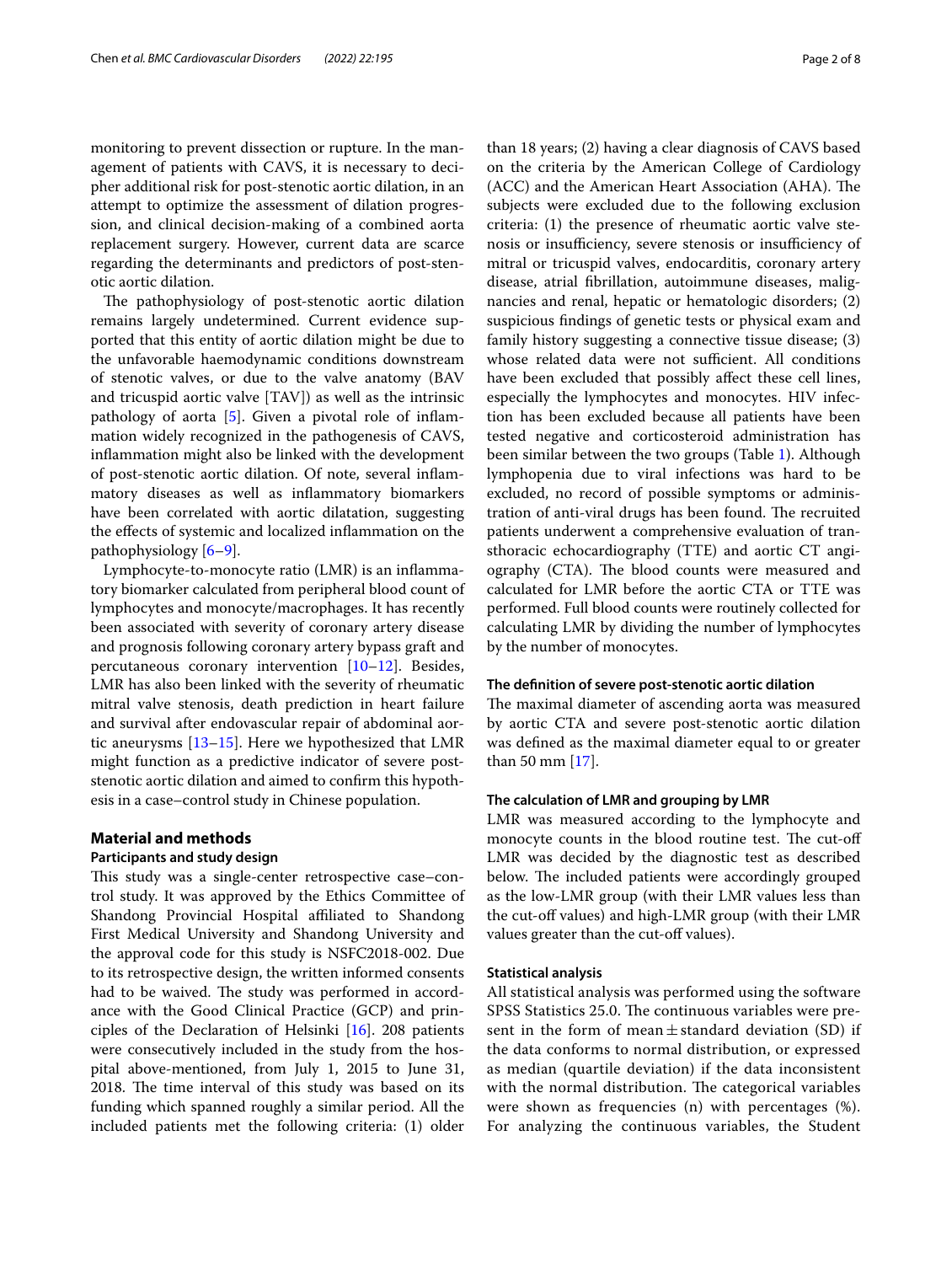#### <span id="page-2-0"></span>**Table 1** Clinical Characteristics of Patients with post-stenotic aortic dilatation and control group

|                                   | <b>Post-stenotic aortic dilatation</b> | Control group | p value |
|-----------------------------------|----------------------------------------|---------------|---------|
| Patient population (n)            | 57                                     | 151           |         |
| Demographic data                  |                                        |               |         |
| Age (years)                       | 60.0 (11.0)                            | 60.0 (12.0)   | 0.909   |
| Sex, male (n)                     | 41 (71.9%)                             | 94 (62.3%)    | 0.174   |
| Medical history                   |                                        |               |         |
| Hypertension (n)                  | 19 (33.3%)                             | 56 (37.1%)    | 0.638   |
| Smoking (n)                       | 31 (54.4%)                             | 63 (41.7%)    | 0.094   |
| Diabetes (n)                      | 3(5.3%)                                | 15 (9.9%)     | 0.435   |
| Tricuspid aortic valve (n)        | 34 (59.6%)                             | 79 (52.3%)    | 0.321   |
| Chronic use of glucocorticoid (n) | 21 (36.8%)                             | 62 (41.1%)    | 0.636   |
| Baseline echocardiography         |                                        |               |         |
| LVEDD (cm)                        | 6.02(1.74)                             | 5.45 (1.49)   | 0.011   |
| LVEF (%)                          | 57(7.5)                                | 60(7)         | 0.006   |
| Laboratory tests                  |                                        |               |         |
| Leukocyte (10 <sup>9</sup> /L)    | 6.11(2.06)                             | 5.89 (1.96)   | 0.405   |
| Neutrophil (10 <sup>9</sup> /L)   | 3.48 (1.54)                            | 3.49(1.51)    | 0.896   |
| Platelet (10 <sup>9</sup> /L)     | 178 (75.5)                             | 195.5 (71.5)  | 0.183   |
| Monocyte (10 <sup>9</sup> /L)     | 0.59(0.37)                             | 0.50(0.24)    | 0.006   |
| Lymphocyte (10 <sup>9</sup> /L)   | 1.74(0.68)                             | 1.84(0.68)    | 0.675   |
| <b>LMR</b>                        | 2.72(1.62)                             | 3.53 (1.75)   | 0.002   |
| LDL-C (mmol/L)                    | 2.78(1.15)                             | 2.80(1.19)    | 0.843   |
| $CRP$ (mg/L)                      | 0.93(0.91)                             | 0.91(1.62)    | 0.388   |
| MPV (fl)                          | 10.60(1.15)                            | 10.90 (1.25)  | 0.329   |

The categorical variables in the table are presented by the number of cases (with percentage) and the continuous variables are expressed by the median (with interquartile range) or mean (with standard deviation)

p values were the results of unpaired t-test or Mann–Whitney U test for continuous variables, and  $\chi^2$  test or Fisher's exact test for categorical variables *p* value: Compare the patients with and without ascending aorta dilatation

*LVEDD* left ventricular end diastolic diameter, *LVEF* left ventricular ejection fraction, *LMR* lymphocyte-to-monocyte ratio, *LDL-C* low density lipoprotein cholesterol, *CRP* C-reaction protein, *MPV* mean platelet volume

t-test was used when the normal distribution was conformed. Otherwise, the non-parametric Mann–Whitney U test was applied if a skewed distribution was met. The Chi-square or Fisher's exact test was carried out for analyzing the categorical variables. The cutof LMR was determined by the diagnostic tests using the receiver operating curve  $(ROC)$ . The binary logistic regression analysis was employed for the univariable and multivariable analyses. When the eforts were made to construct a multivariable predictive model, all candidate variables derived from the univariable analysis (with a *p* value less than 0.1) as well as those possible predictive variables were selected. In logistic regression model, variables with  $p < 0.10$  in the univariate model were entered into a multivariable predictive model and Forward: LR was undertaken with the probability of entry and removal as 0.10 and 0.20, respectively. A twosided *p* value less than 0.05 was considered statistically signifcant.

#### **Results**

#### **Characteristics of patients** *Inclusion of patients*

From July 1, 2015 to June 31, 2018, 243 patients were recruited in sequence. 23 subjects were excluded because of the presence of rheumatic aortic valve stenosis (11 cases), severe stenosis or insufficiency of other valves (15 cases), endocarditis (2 cases), coronary artery disease (8 cases), atrial fbrillation (12 cases), autoimmune disease (2 cases), malignancies and renal, hepatic or hematologic disorders (3 cases); 12 patients excluded whose clinical data were insufficient (Fig.  $1$ ).

#### *Detailed information of patients*

For the patients with severe post-stenotic aortic dilation, 71.9% were male patients with a median age of 60.0 (11.0) years. 54.4% of patients were cigarette smokers, 33.3% had hypertension and 5.3% were with type 2 diabetes. 59.6% of patients had tricuspid aortic valve. The median LVEF was 57.0 (7.5). For the patients without severe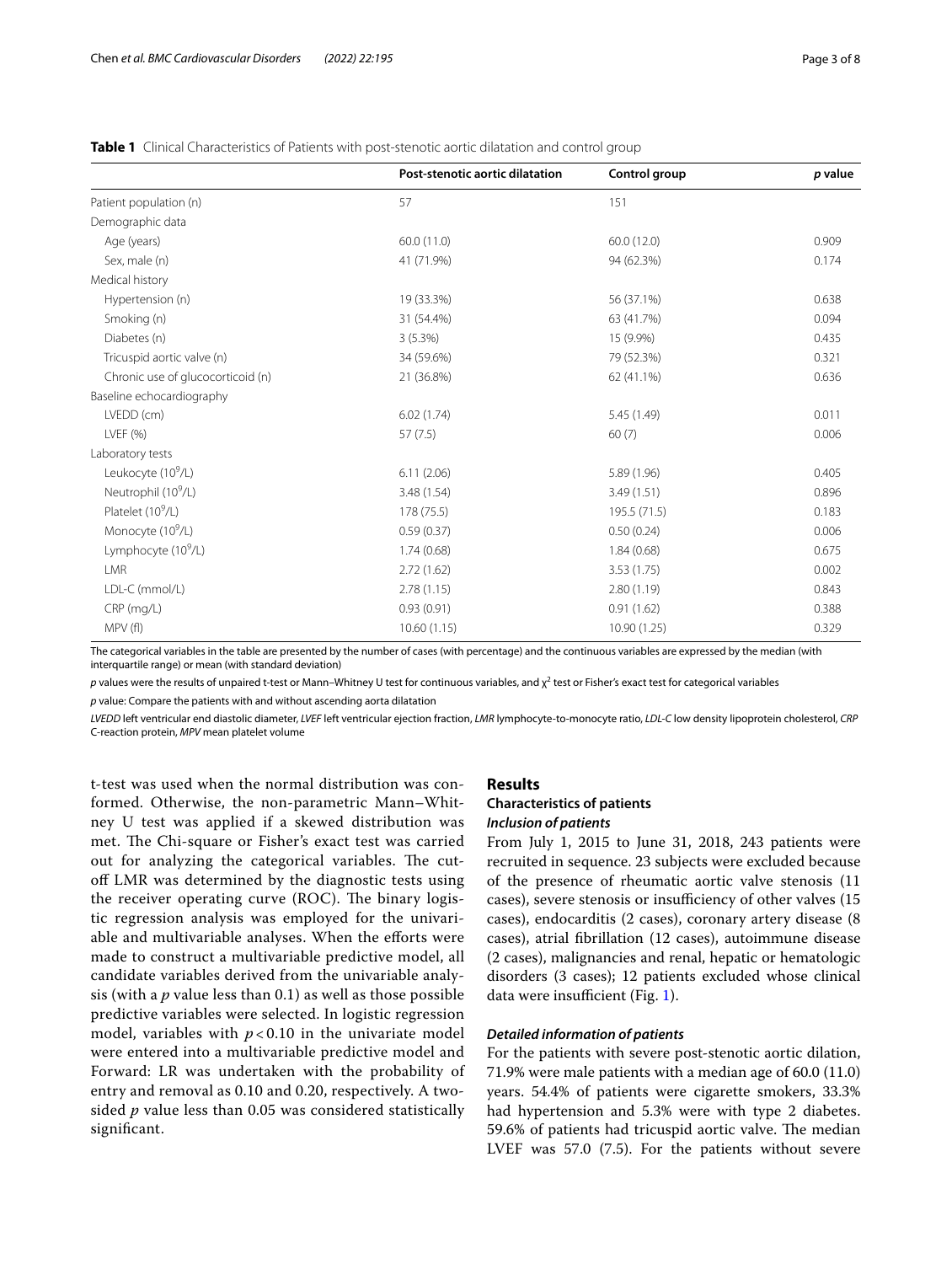

<span id="page-3-0"></span>post-stenotic aortic dilation, 62.3% were male patients with a median age of 60.0 (12.0) years. 41.7% of patients were cigarette smokers, 37.1% had hypertension and 9.9% were with type 2 diabetes. 52.3% of patients had tricuspid aortic valve. The median LVEF was  $60.0$   $(7.0)$ . The detailed information of patients with and without poststenotic aortic dilation were summarized in the Table [1.](#page-2-0)

### **LMR and severe post‑stenotic aortic dilation** *LMR in patients with severe post‑stenotic aortic dilation or not*

# LMR was signifcantly reduced in patients with severe post-stenotic aortic dilation (2.72 vs. 3.53,  $p = 0.002 < 0.05$  compared to patients without severe post-stenotic aortic dilation.

## *The correlation of LMR and maximal diameter of ascending aorta*

There was an inverse correlation observed between the maximal diameter of ascending aorta and LMR in the overall patients (r=−0.217, *p*=0.002<0.05) (Fig. [2](#page-4-0)).

### *Severe post‑stenotic aortic dilation in the high‑LMR and low‑LMR groups*

The cut-off LMR was determined by the diagnostic tests using the receiver operating curve (ROC) (AUC 0.640, 95% CI: [0.552–0.728],  $p = 0.002$ ). When the value of sen $sitivity + specificity-1$  reaches the maximum, the cut-off LMR was determined, which is 2.72 (Additional file [1](#page-6-0): Fig. S1). Accordingly, the subjects were assigned into the high-LMR ( $n=142$ ) and low-LMR group ( $n=66$ ). The detailed information of two groups was summarized in Table [2](#page-5-0). For severe post-stenotic aortic dilation, the prevalence of high-LMR group was statistically lower than that of low-LMR group (19.7% vs. 43.9%, *p*<0.001). The maximal diameter of ascending aorta was significantly reduced in the high-LMR group (4.35vs. 4.76,  $p = 0.003 < 0.05$  $p = 0.003 < 0.05$  $p = 0.003 < 0.05$ ) compared to low-LMR group (Fig. 3).

#### **LMR associated with severe post‑stenotic aortic dilation**

Multivariable analysis of risk factors for severe post-stenotic aortic dilation was carried out by including all possible predictive variables (including age, sex, hypertension,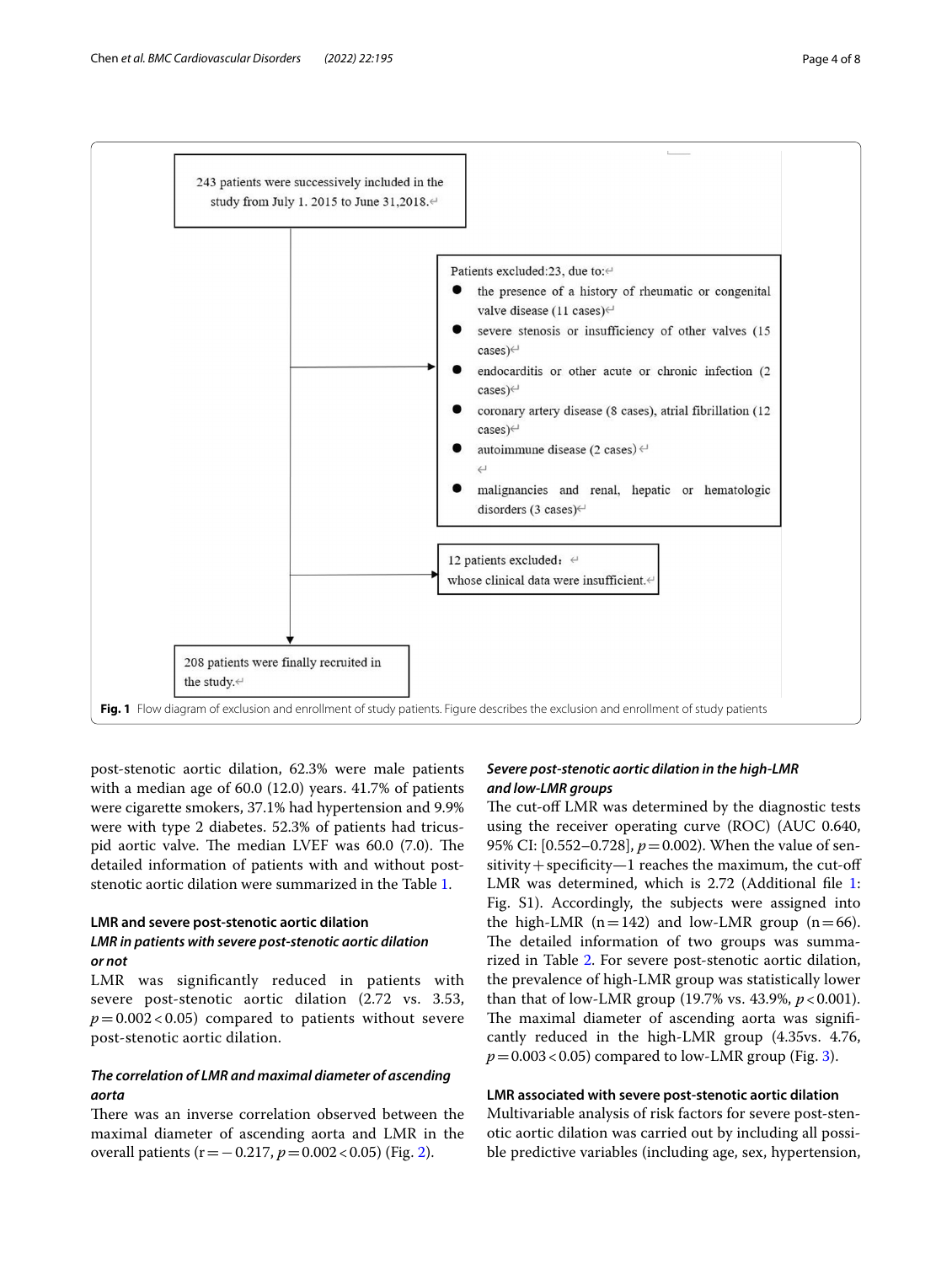

<span id="page-4-0"></span>diabetes, smoking, LMR, left ventricular ejection fraction, neutrophil, platelet, C-reaction protein, low-density lipoprotein cholesterol and tricuspid aortic valve) [\[18](#page-7-13), [19\]](#page-7-14). The results showed that LMR was associated with severe post-stenotic aortic dilation in Table [3](#page-6-1) with a satisfed ROC curve (AUC 0.743, 95% CI: [0.573–0.964], *p*=0.025) (Additional file [1](#page-6-0): Fig. S2).

#### **Discussion**

In this case–control study, 208 patients were enrolled and the correlation between LMR andsevere post-stenotic aortic dilation was analyzed. The results presented the evidence of a lower LMR in the patients with severe poststenotic aortic dilation compared to the patients without post-stenotic aortic dilation. The prevalence of severe post-stenotic aortic dilation in the high-LMR group was statistically lower than that in the low-LMR group. Finally, LMR was considered associated with severe poststenotic aortic dilation after adjusting other possible variables.

Severe post-stenotic aortic dilation is often clinically silent until its complications, acute aortic dissection or rupture, occurs [[20\]](#page-7-15). Although Davies and colleagues demonstrated that the ascending aorta with a diameter within 35–39 mm is not associated with aortic rupture or dissection, the risk of rupture or dissection increased dramatically by 27-fold if the diameter of ascending aorta reaches 60 mm or more  $[21]$  $[21]$ . Thus, it is a clinical priority to identify the predictive biomarkers or modifable risk factors in the prevention and treatment of severe poststenotic aortic dilation.

The associated risk factors for post-stenotic aortic dilation in the previous reports were mainly male gender, bicuspid aortic valve, hypertension and smoking [\[3](#page-7-2), [22,](#page-7-17) [23\]](#page-7-18). Aortic dilatation has been linked with infammatory diseases such as infectious aortitis, Takayasu arteritis, and giant cell arteritis [[7,](#page-7-19) [8](#page-7-20), [24](#page-7-21)]. While levels of several infammatory biomarkers such as C-reactive protein (CRP) and interleukin (IL)-6 are elevated in patients with thoracic aortic aneurysms, suggesting the efects of systemic infammation on the pathophysiology [[6](#page-7-5)]. Of note, an increased activity of matrix metalloproteinases (MMPs) has been described in the media of thoracic aortic aneurysm, a characteristic of localized inflammation  $[9, 25]$  $[9, 25]$  $[9, 25]$  $[9, 25]$ . Recent evidence from basic research has also suggested the role of several canonical infammatory signaling pathways, AP-1 and the ERK1/2 signaling pathway, in contributing to the infammation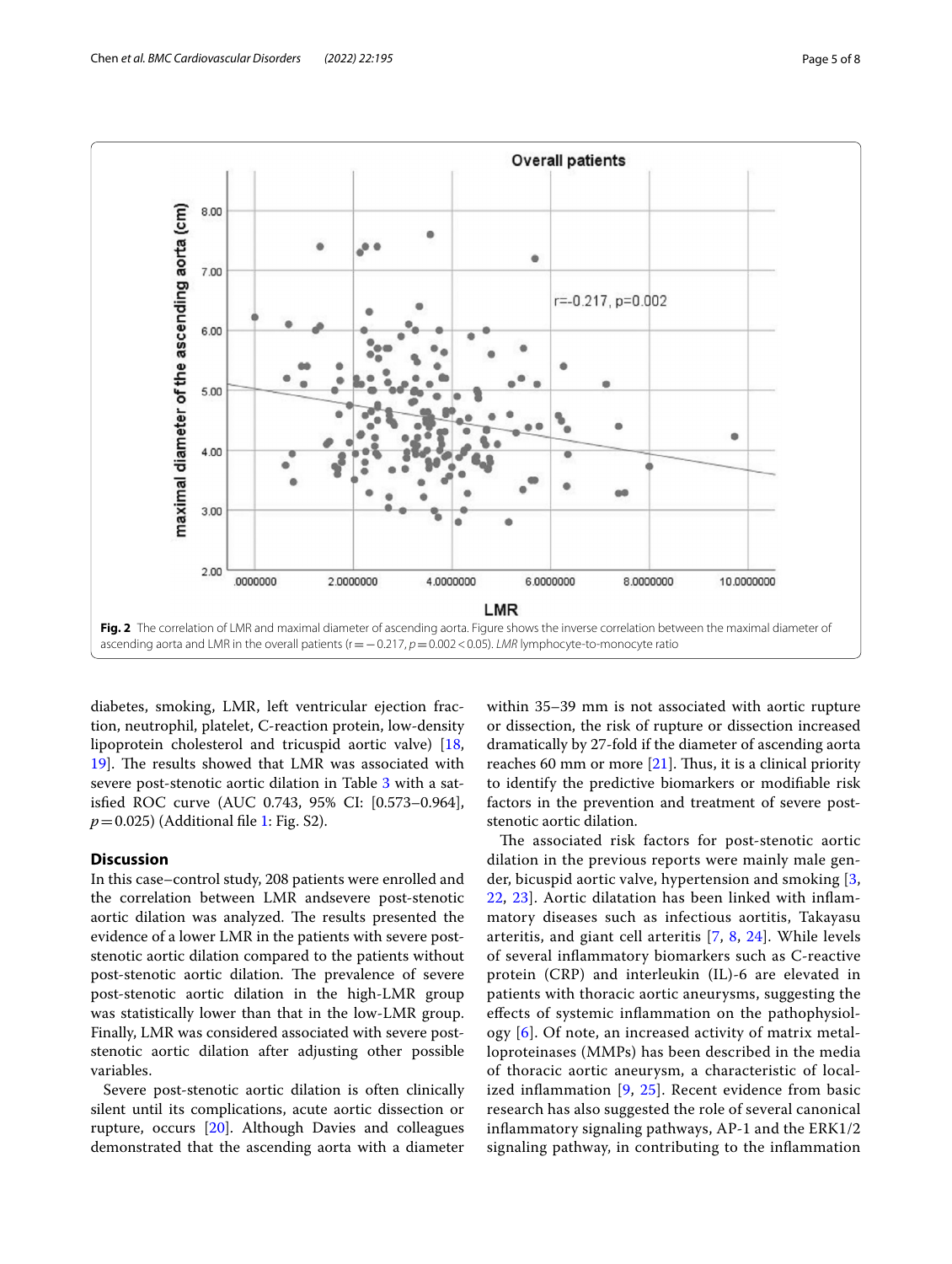<span id="page-5-0"></span>

|  | Table 2 Clinical characteristics of patients with high-LMR or low-LMR |
|--|-----------------------------------------------------------------------|
|--|-----------------------------------------------------------------------|

|                                              | High-LMR                 | Low-LMR      | p value |
|----------------------------------------------|--------------------------|--------------|---------|
| Patient population (n)                       | 142                      | 66           |         |
| Demographic data                             |                          |              |         |
| Age (years)                                  | 59 (13)                  | 63 (8.25)    | 0.005   |
| Sex, male (n)                                | 86 (60.6%)               | 49 (74.2%)   | 0.048   |
| Medical history                              |                          |              |         |
| Hypertension (n)                             | 42 (29.6%)               | 33 (50.0%)   | 0.004   |
| Smoking (n)                                  | 62 (43.7%)               | 32 (48.5%)   | 0.488   |
| Diabetes (n)                                 | 14 (9.9%)                | $4(6.1\%)$   | 0.372   |
| Post-calcific stenotic aortic dilatation (n) | 28 (19.7%)<br>29 (43.9%) |              | < 0.001 |
| Maximal diameter of the ascending aorta (cm) | 4.35 (1.03)              | 4.76(1.60)   | 0.003   |
| Tricuspid aortic valve(n)                    | 61 (43.0%)               | 52 (78.8%)   | < 0.001 |
| Baseline echocardiography                    |                          |              |         |
| LVEDD (cm)                                   | 5.41 (1.43)              | 6.29(1.41)   | < 0.001 |
| LVEF (%)                                     | 60(7)                    | 58 (7.5)     | 0.031   |
| Preoperative laboratory tests                |                          |              |         |
| Leukocyte (10 <sup>9</sup> /L)               | 5.74 (1.93)              | 6.16(1.90)   | 0.020   |
| Neutrophil (10 <sup>9</sup> /L)              | 3.33 (1.48)              | 3.73(1.26)   | 0.004   |
| Platelet (10 <sup>9</sup> /L)                | 193 (69)                 | 187 (85.25)  | 0.818   |
| Monocyte $(10^9/L)$                          | 0.47(0.20)               | 0.79(0.43)   | < 0.001 |
| Lymphocyte (10 <sup>9</sup> /L)              | 1.88(0.51)               | 1.54(0.67)   | < 0.001 |
| LDL-C (mmol/L)                               | 2.87(1.18)               | 2.68(1.12)   | 0.101   |
| $CRP$ (mg/L)                                 | 0.77(1.43)               | 1.18(2.07)   | 0.134   |
| MPV (fl)                                     | 10.90 (1.30)             | 10.60 (1.15) | 0.287   |

The categorical variables in the table are presented by the number of cases (with percentage) and the continuous variables are expressed by the median (with interquartile range) or mean (with standard deviation)

*p* values were the results of unpaired t-test or Mann–Whitney U test for continuous variables, and χ2 test or Fisher's exact test for categorical variables *p* value: Compare the overall patients with Low-LMR or High-LMR

*LVEDD* left ventricular end diastolic diameter, *LVEF* left ventricular ejection fraction, *LMR* lymphocyte-to-monocyte ratio, *LDL-C* low density lipoprotein cholesterol, *CRP* C-reaction protein, *MPV* mean platelet volume

<span id="page-5-1"></span>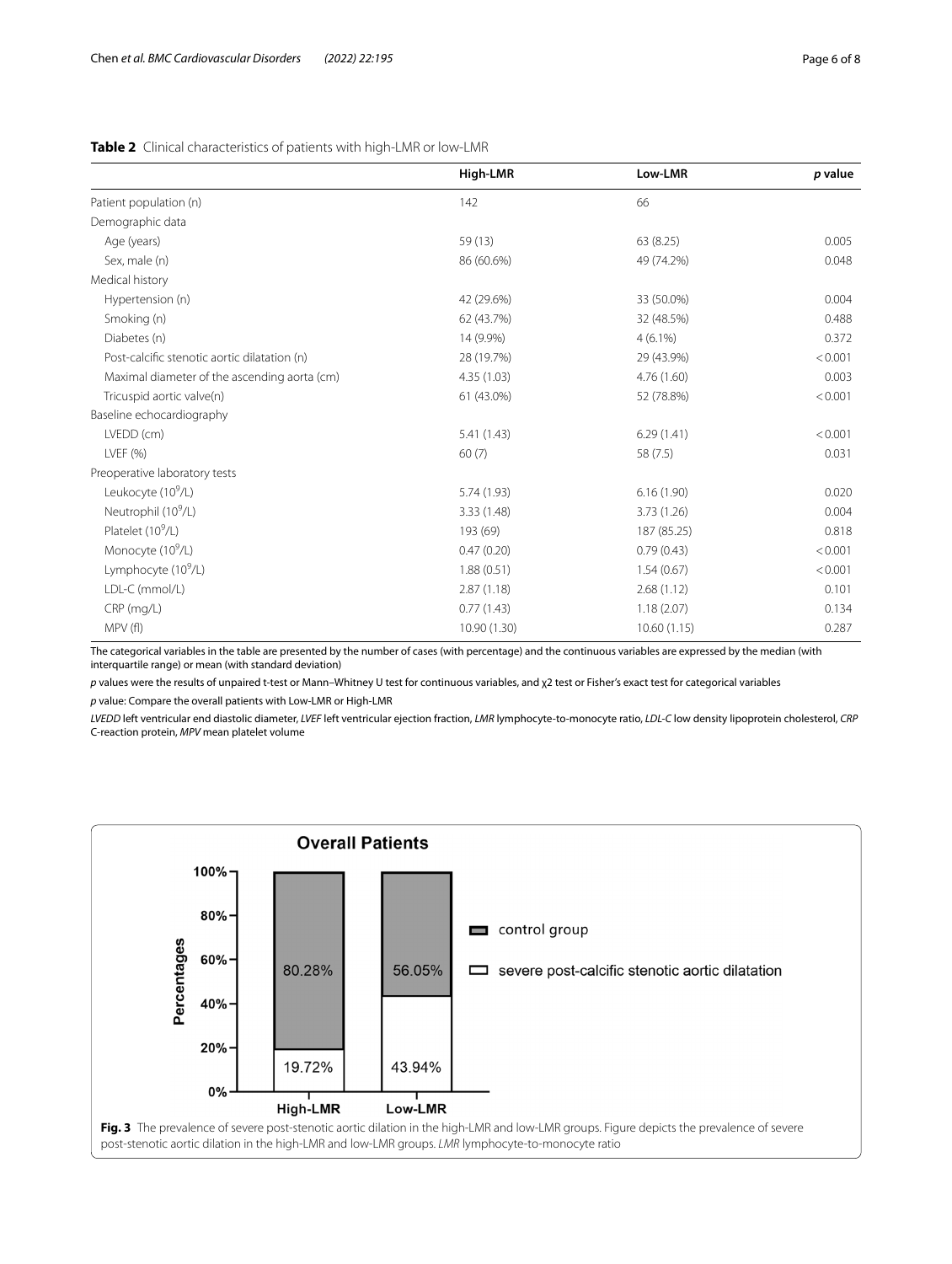<span id="page-6-1"></span>**Table 3** Multivariate analysis of risk factors for severe poststenotic aortic dilation

| <b>Variables</b> | В        | SE.   | p value | <b>OR</b> | 95% CI      |
|------------------|----------|-------|---------|-----------|-------------|
| Age              | 0.057    | 0.017 | 0.041   | 1.059     | 1.023-1.095 |
| LMR              | $-0.371$ | 0.128 | 0.004   | 0.690     | 0.537-0.886 |
| Hypertension     | 0.284    | 0.340 | 0.034   | 1.329     | 1.257-1.401 |
| Constant         | 2218     | 1.183 | 0.018   | 1.243     |             |
|                  |          |       |         |           |             |

Multivariate analysis of risk factors for severe post-stenotic aortic dilation were performed. *p* values were the results of binary logistic regression analysis *LMR* lymphocyte to monocyte ratio, *OR* odds ratio, *CI* confdence interval, *SE* standard error

in post-stenotic aortic dilation [[26](#page-7-23)]. However, the detailed mechanisms underlying the infammatory reaction in post-stenotic aortic dilation is still unclear. And it is still currently unclear which infammatory cell set is primarily responsible for the infammatory reaction in post-stenotic aortic dilation. Thus, identifying feasible infammatory biomarkers will be constructive in predicting the high-risk patients and supportive in early diagnosis and intervention.

LMR is a measure calculated from the exact number of lymphocytes and monocytes in the peripheral blood. As an infammation-related indicator, a lower LMR appears to be associated with decreased survival and increased recurrence in malignancies [[27\]](#page-7-24). LMR has recently been emphasized associated with severity of coronary artery disease and prognosis following coronary artery bypass graft and percutaneous coronary intervention [[10–](#page-7-7)[12](#page-7-8)]. Besides, LMR has also been linked with the severity of rheumatic mitral valve stenosis, death prediction in heart failure. and survival after endovascular repair of abdominal aortic aneurysms  $[13-15]$  $[13-15]$ . Our findings demonstrated that LMR is signifcantly lower in the patients with severe post-stenotic aortic dilation compared to the patients without post-stenotic aortic dilation. An inverse correlation was observed between the maximal diameter of ascending aorta and LMR. It indicated that as the maximal diameter of ascending aorta develops from the normal status to dilatation, LMR might reduce proportionally. Thus, the patients with CAVS having a lower LMR could be potentially categorized into the high-risk population of post-stenotic aortic dilation. And this parameter is potentially applied to identify the patients with mild to moderate aortic dilation, follow-up the disease progression as well as disease stratifcation. Due to the narrow treatment time window for aortic aneurysm and dissection, early diagnosis and prognostic assessment is essential. Early recognition of patients in higher risk of post-stenotic aortic dilation would allow medical stafs to take timely measures to prevent the occurrence of aortic dissection and

even rupture. With the aid of risk stratifcation of poststenotic aortic dilation by LMR, early identifcation of patients at high risk might be realized, which would lead to the close monitoring and early initiation of efficient preventive and therapeutic strategies. Besides, a fraction of patients with post-stenotic aortic dilation is asymptomatic until aortic dissection or rupture occurs. For this group of patients, aortic CTA is not often included in routine physical examination and follow-up. Therefore, LMR might be easier and cheaper for follow-up of these patients. A more accurate cut-of LMR should be confrmed by more prospective studies with larger sample sizes, in order to aid in risk-stratifcation in the future.

### **Limitations**

Several limitations were present and special attention should be paid to interpret the results in this study. First of all, the study design, a single-center retrospective observational study, inevitably introduced a source of potential bias. The second limitation lies in a small simple size. Third, some confounding variables, such as other infammatory markers, might infuence the role of LMR in post-stenotic aortic dilation. Fourth, the association of LMR and mid- and long-term endpoints was not investigated. Fifth, the case–control design of this study did not evaluate the causal relationships between LMR and post-stenotic aortic dilation. Sixth, the exclusion criteria restricted the selection of population and excluded the patients with other common cardiovascular conditionsto isolate an efect of LMR on outcomes. It might make the results only applicable in some clinical settings.

#### **Conclusions**

LMR is inversely correlated with the prevalence and severity of post-stenotic aortic dilation and might be associated with post-stenotic aortic dilation. Further large-scale case–control studies are needed to confrm these results in the future.

#### **Abbreviations**

CAVS: Calcifc aortic valve stenosis; BAV: Bicuspid aortic valve; TAV: Tricuspid aortic valve; LMR: Lymphocyte-to-monocyte ratio; GCP: Good clinical practice; ACC: American College of Cardiology; AHA: American Heart Association; TTE: Transthoracic echocardiography; CTA: CT angiography; SD: Standard deviation; ROC: Receiver operating curve; CRP: C-reactive protein; MMPs: Matrix metalloproteinases.

#### **Supplementary Information**

The online version contains supplementary material available at [https://doi.](https://doi.org/10.1186/s12872-022-02636-3) [org/10.1186/s12872-022-02636-3](https://doi.org/10.1186/s12872-022-02636-3).

<span id="page-6-0"></span>**Additional fle 1. Fig. S1**. ROC curve of diagnostic tests in cut-of LMR. **Fig. S2**. ROC curve of logistic regression.